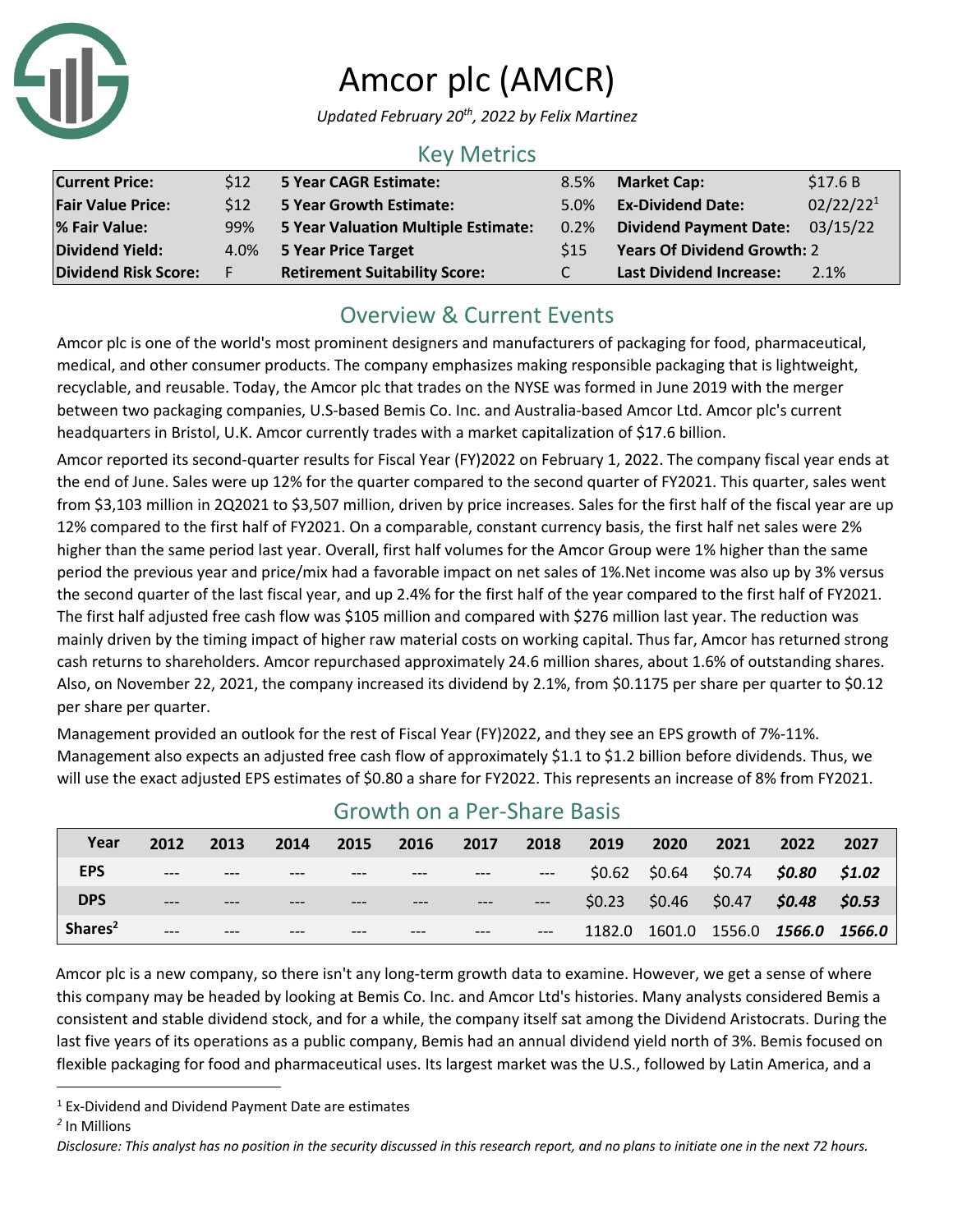

# Amcor plc (AMCR)

*Updated February 20th, 2022 by Felix Martinez*

restructuring effort in 2017 led to increased efficiency. From 2017 to 2018, Bemis saw increased net income, from \$94 million to \$225.7 million. Of course, past performance is in no way indicative of future results. But we predict that Amcor will continue to see some growth in its markets. Latin America, in particular, should continue to see continued demand for packaging products. We are projecting 5% growth annually over the next five years, giving us an estimated \$1.02 per share for FY2027.

### Valuation Analysis

| Year       | 2012                 | 2013  | 2014  | 2015  | 2016  | 2017  | 2018  | 2019 | 2020 | 2021 | <b>Now</b> | 2027 |
|------------|----------------------|-------|-------|-------|-------|-------|-------|------|------|------|------------|------|
| Avg. $P/E$ | $\sim$ 100 mm $\sim$ | $---$ | $---$ | $---$ | $---$ | $---$ | $---$ | 18.7 | 15.9 | 15.4 | 14.9       | 15.0 |
| Avg. Yld.  | $---$                | $---$ | $---$ | $---$ | $---$ | $---$ | $---$ | 2.1% | 4.6% | 4.1% | 4.0%       | 3.5% |

Amcor is currently at its fair value. This makes it a decent buying opportunity right now. The current dividend yield is attractive compared to the broader market, but the payout ratio is high. Again, since we do not have historical data to value Amcor reasonably, we will have to wait a few more quarters to reevaluate Amcor's performance and see if it will continue to grow its dividend. Thus, we have a forward dividend growth of only 2%.

## Safety, Quality, Competitive Advantage, & Recession Resiliency

| Year   | 2012  | 2013  | $\sqrt{2014}$ | 2015  | 2016  | 2017  | $\sim$ 2018 | 2019              | 2020 | $\sqrt{2021}$ | 2022    | 2027 |
|--------|-------|-------|---------------|-------|-------|-------|-------------|-------------------|------|---------------|---------|------|
| Payout | $---$ | $---$ | $---$         | $---$ | $---$ | $---$ | $---$       | 37.1% 71.9% 63.5% |      |               | $-60\%$ | 52%  |

Amcor Plc was created from two sturdy dividend payers, so we see no reason why that trend should not continue. Although Amcor's headquarters are in Great Britain, its largest markets are in the Americas. That means Amcor should be relatively safe from potential future declines to the pound (or to the Australian dollar, for that matter).

Amcor's emphasis on recyclable and reusable products should appeal to more conscious end-users, while the merger with Bemis brings it huge prospects in developing markets. Plus, with the merger into one gigantic manufacturing entity, Amcor has increased the ability to negotiate better costs from its suppliers. This should make Amcor an unstoppable force in the packaging industry. The company's balance sheet looks to be stable with a created rating of BBB. The company has a current debt-to-equity ratio of 1.6, which has slightly increased from the last report of 1.5.

## Final Thoughts & Recommendation

There is plenty to like about the prospect of Amcor. The company is based on two strong manufacturing companies, each with growth potential, especially in developing markets. The company looks well-positioned going forward; we estimate an 11.8% annual return for the next five years at the current price. Thus, we rate Amcor a Buy.

#### -3.7% 12.8% 6.0% 11.8% -10% 0% 10% 20% 2016 2017 2018 2019 2020 2021 Sure Analysis Estimates Amcor plc (AMCR): Total Return Decomposition ■ Total Return ■ Dividend Return ■ Price Change

## Total Return Breakdown by Year

Click here to rate and review this research report. Your feedback is important to us.